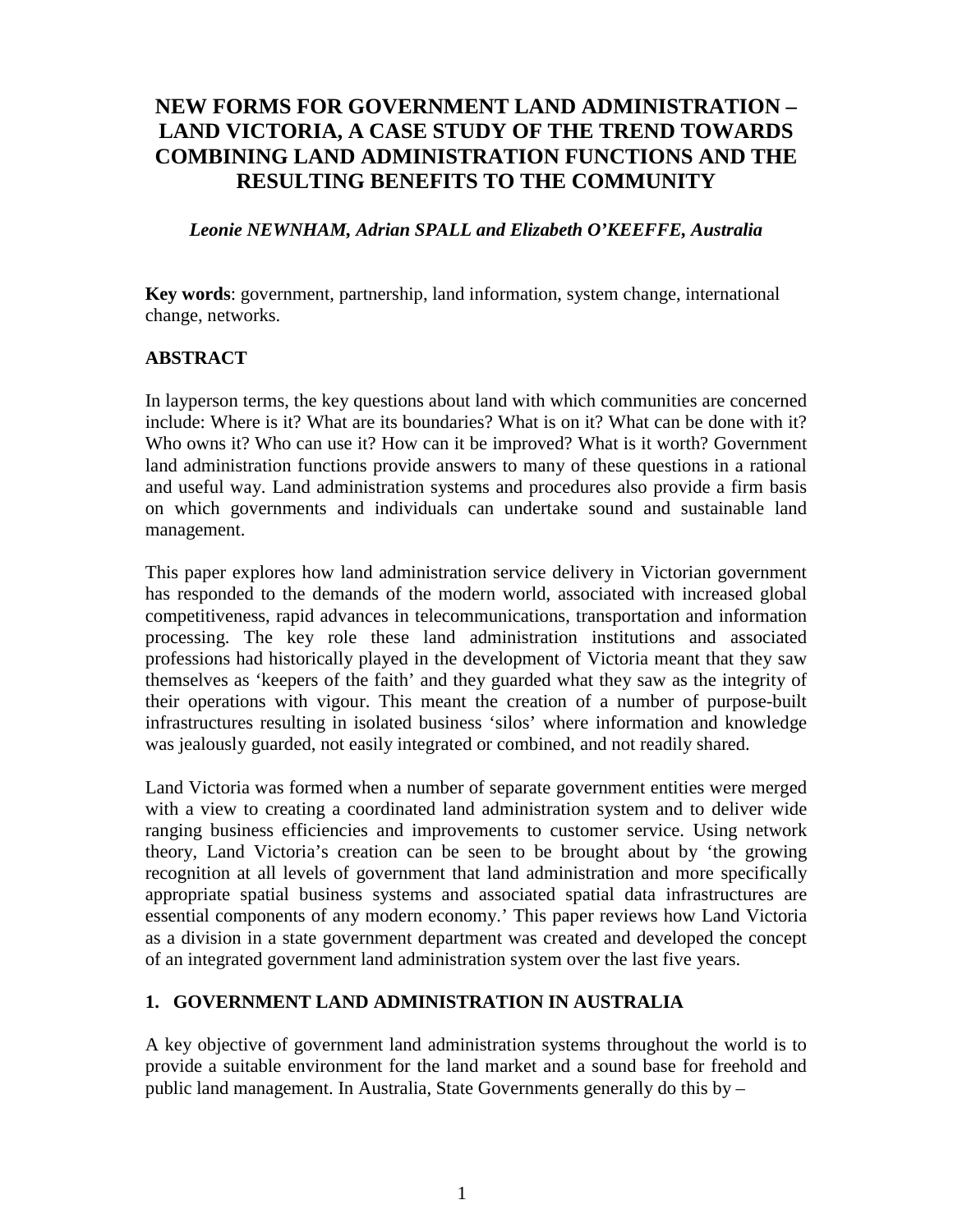- Providing security of tenure (achieved by registering interests in and, in many cases, guaranteeing title to land);
- Registering the size, extent and spatial relationships of land parcels through survey;
- Managing and administering the Crown (or public) estate;
- Providing an impartial and equitable base for property valuation to serve the fiscal requirements of rates and land tax; and
- Providing public access to land administration information including tenure, survey, valuation and other related data.

Collectively, these elements provide a system that underpins each of the Australian States' land economy, including the managed development of public and freehold lands within each government's land use planning framework and the sustainable development of the environment.

The land administration system in Victoria dates back to the time of European settlement. All land was claimed in the name of the Crown. An extensive land settlement and sale program occurred over the next hundred years, involving mapping, survey, valuation, alienation (sale) of Crown land and the recording of ownership and other interests in freehold land (the precursor to the Torrens title registration and guarantee system). Certain Crown land was set aside from sale through a process of reserving it for various public purposes ranging from conservation through to recreation and operational purposes.

The lynchpin of Victoria's land administration system is the Torrens system of registration of interests in land which was first used in 1862 and which still operates. Land is broadly classed as freehold (in private ownership) or Crown land (unalienated and retained by the State). The latter group includes National and State parks, forests, fauna and flora reserves, and reserves set aside for public purposes. Approximately one third of Victoria's area is Crown land, representing 70,000 of the 2.4M land parcels in the State.

The modern land administration paradigm is about protecting reserved Crown land, allocating rights over Crown land, regulating the freehold land market, and providing access to information and service delivery. Today, 'land administration' refers to the role of government in securing land ownership for the community, providing access to public land, protecting identified values and public open space, and establishing information systems based on where land is, what it is used for, and its value (be it in dollar terms through the freehold market or community values through public land).

### **2. THE CREATION OF LAND VICTORIA**

In Australia, land administration is the responsibility of State and Territory Governments. Land Victoria, the agency within Victoria with primary responsibility for land administration matters, was created in 1996 bringing together of many of the State's core land administration functions into the one agency for the first time. These functions include geospatial information, mapping, survey, valuation, Crown (or unalienated) land management and freehold title creation and registration. It operates within the Department of Natural Resources and Environment's land management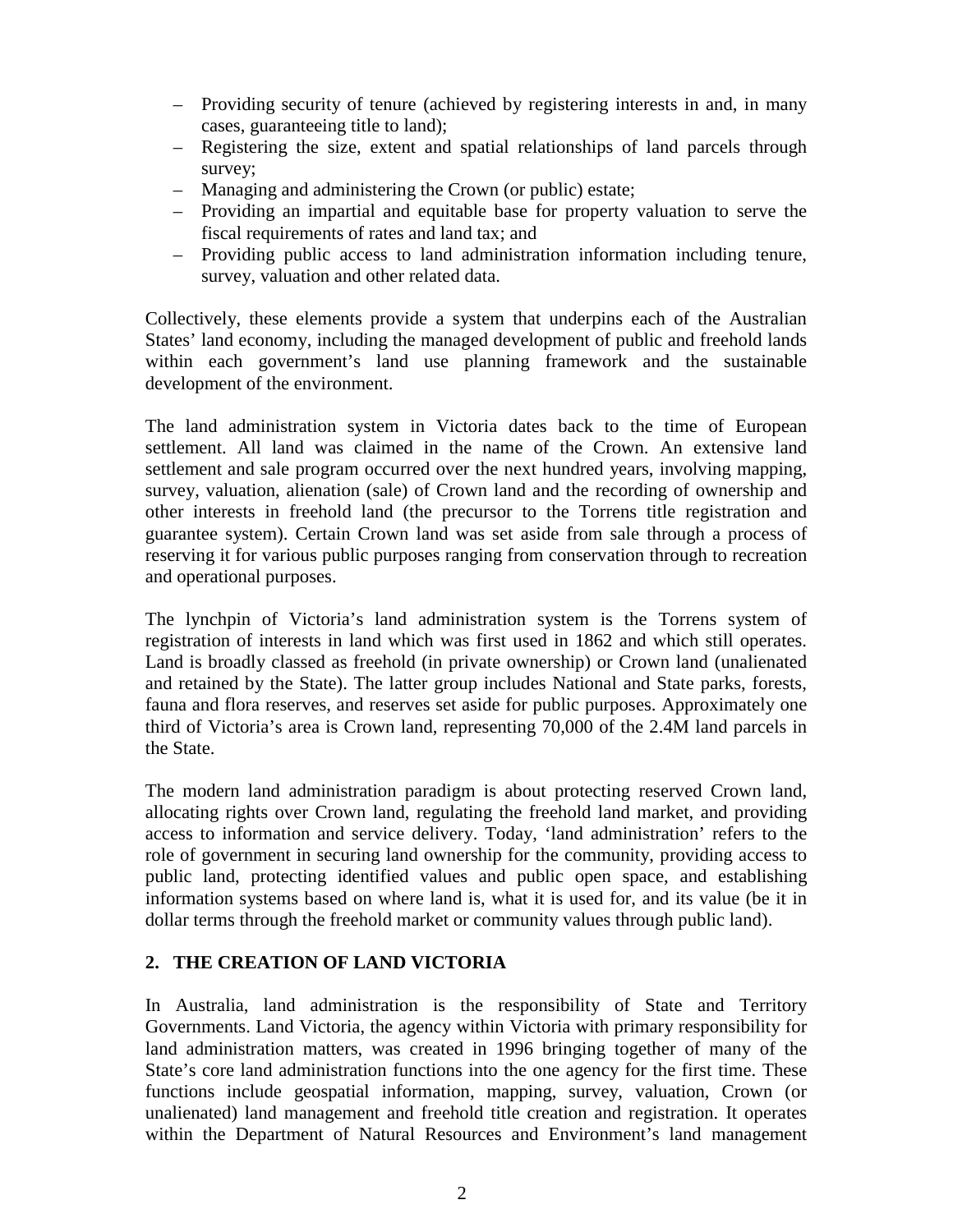framework aimed at protecting identified environmental and social values of public and private land.

Historically these component functions were separate departments; more recently they had been located in larger but still separate departments. The key role these institutions and associated professions had played in the development of Victoria meant that they saw themselves as 'keepers of the faith' and they guarded what they saw as the integrity of their operations with vigour. This meant the creation of a number of purpose-built infrastructures resulting in isolated business 'silos' where information and knowledge was jealously guarded, not easily integrated or combined, and not readily shared (Mooney and Grant, 1997).

|                          | Geo-<br>spatial<br>Policy &<br>Coordin.                                                                                                                                | Office of<br>Land &<br><b>Resource</b><br>Info. Mgt                                                                              | Geo-<br>graphic<br>Data<br><b>Victoria</b>                                                                                                                                           | Land<br><b>Titles</b><br><b>Office</b>                                        | Landata                                          | Office of<br><b>Surveyor</b><br>General                                                                                                                                         | Office of<br><b>Valuer</b><br>General                                                                                                            | Crown<br>Lands &<br><b>Assets</b>                                                                                                   |
|--------------------------|------------------------------------------------------------------------------------------------------------------------------------------------------------------------|----------------------------------------------------------------------------------------------------------------------------------|--------------------------------------------------------------------------------------------------------------------------------------------------------------------------------------|-------------------------------------------------------------------------------|--------------------------------------------------|---------------------------------------------------------------------------------------------------------------------------------------------------------------------------------|--------------------------------------------------------------------------------------------------------------------------------------------------|-------------------------------------------------------------------------------------------------------------------------------------|
| <b>Main</b><br>functions | State-wide<br>whole of<br>government<br>qeospatial<br>information<br>policy,<br>strategic<br>planning and<br>review<br>Ensure<br>access to land<br>information<br>data | NRE geospatial<br>information<br>policy, strategic<br>planning and<br>review<br>Ensure access<br>to land<br>information/<br>data | Ensure<br>maximum<br>benefit from<br>provision of<br>core data<br>Provide<br>geospatial<br>information<br>services and<br>advice<br>Ensure<br>access to land<br>information/<br>data | Register all<br>land dealings<br>Ensure<br>access to<br>titles<br>information | Ensure<br>access to land<br>information/<br>data | Geodetic<br>framework<br>Surveying of<br>gov't land<br>Ensure quality<br>standards of<br>surveying<br>industry<br>Survey advice<br>Ensure<br>access to<br>survey<br>information | Valuation of<br>gov't land sales<br>Ensure probity<br>of gov't<br>valuations<br>Valuation advice<br>Ensure access<br>to valuation<br>information | Crown land real<br>estate services<br>Regulate<br>delegated<br>managers<br>Land use<br>planning and<br>Native Title<br>coordination |

**Table 1:** Agencies Forming Land Victoria (December1996)

The three functions which remained located outside the Department of Natural Resources and Environment are responsibility for the land use planning framework (Planning and Heritage Division, Department of Infrastructure), land as a basis of taxation (State Revenue Office, Department of Treasury and Finance), and land as the basis of rating (78 local Councils).

#### **3. DRIVERS FOR CHANGE IN GOVERNMENT LAND ADMINISTRATION**

In the early 1990's Australia responded to global competitive pressure by reviewing its internal arrangements of government and identified ways of improving competitiveness within its economy. There was significant pressure on federal and state governments to change their method of providing services away from direct delivery towards a 'steering not rowing' approach. The trend towards smaller government focussed on introducing alternative means of direct service delivery including partnerships and arrangements with the private sector (Newnham, Parker and Spall, 2000).

International drivers for change affecting Australia were the same as those operating worldwide: sustainable development, globalisation, economic reform and technological reform (Ting and Williamson, 2001). In the first instance, the changes were influenced by globalisation demands that led to microeconomic reform. This led to the adoption of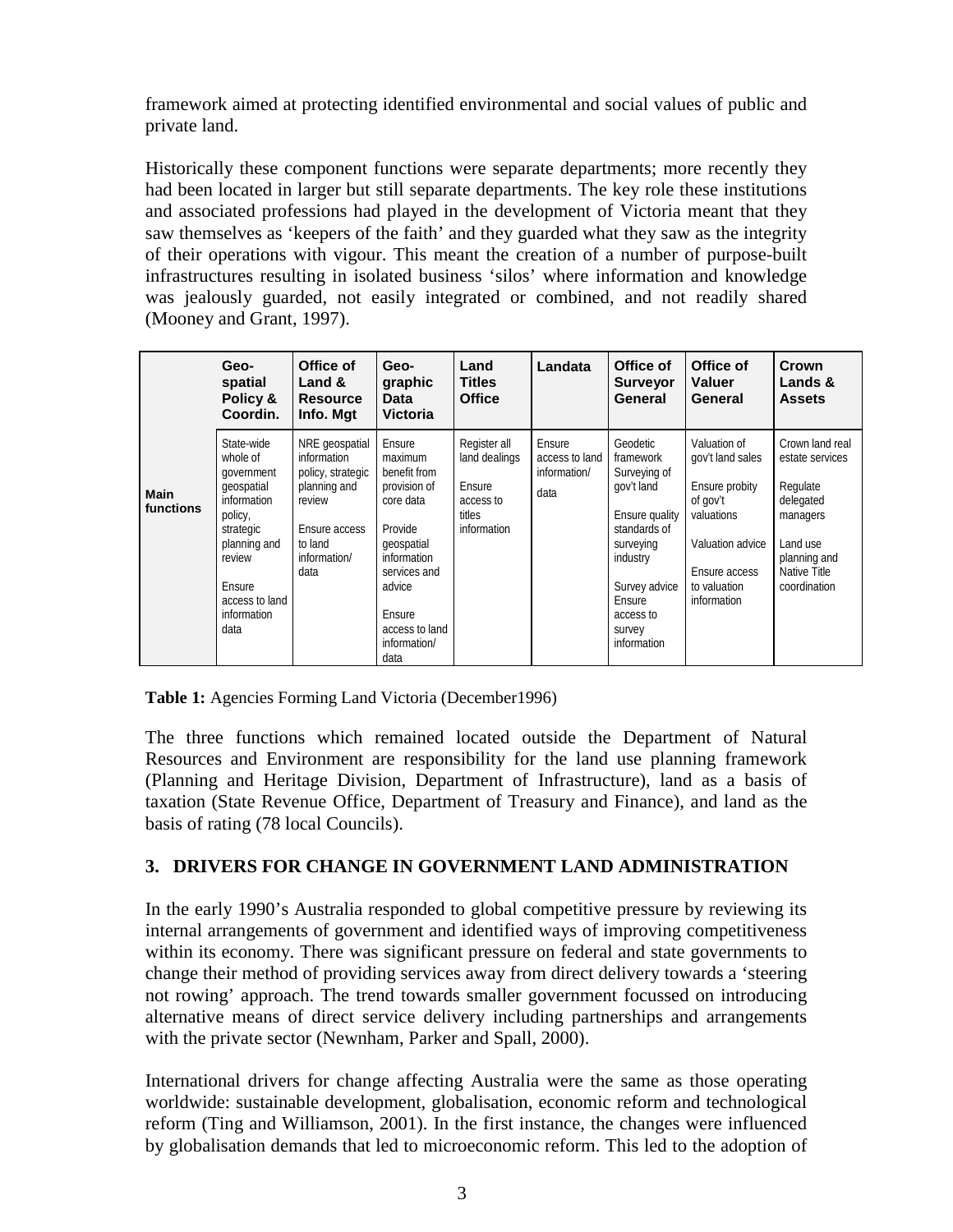a National Competition Policy introduced by the Federal Government in 1993 and adopted by the states in 1995 that further supported governments considering new delivery arrangements for services. The Victorian government also committed to the principles of competitive neutrality with the aim of ensuring that government businesses and services used full cost attribution and did not enjoy any net competitive advantage through immunity from taxes, regulations and debt charges (Williamson, Chan and Effenberg, 1998).

Technological reform was another key factor as developments in information technology enabled the bringing together of activities that had been separated and disconnected by different manual or semi automated technologies. This was coupled with growing understanding by all levels of government that "land administration and more specifically appropriate spatial business systems and associated spatial data infrastructures, are essential components of any modern economy" (Ting and Williamson, 2001). A major study undertaken in 1995 by the Australian and New Zealand Land Information Council (ANZLIC), Australia's coordinating body dealing with national land information issues, identified the benefits of building a 'Land and Geographic Data Infrastructure' for Australia. This study found that for every dollar invested in producing land and geographic data in Australia, four dollars of benefit was generated in the economy. For the period 1989-94 these benefits were estimated to be in the order of A\$4.5 billion, translating to roughly A\$1.5 billion dollars in Victoria over a five year period.

The shape of government service delivery in Victoria was dramatically altered as a result of these drivers and the related changes in government activity. Ting and Williamson (2001) have identified that the drivers had a wide impact and altered "the structure, mandate and operation" not only of government but also "private and academic sectors in Australian society". These drivers were translated in the Victorian experience of the 1990s to a government emphasis on –

- Greater business efficiency
- Stronger commercial focus
- Improved decision making capability
- Increased choice for consumers.

These influences were important in the development of Land Victoria.

### **4. DEVELOPING AN INTEGRATED LAND ADMINISTRATION VISION FOR VICTORIA**

Land Victoria was created in 1996 with a clear mandate and a unique opportunity to undertake the necessary reforms to deliver wide ranging business efficiencies and improve customer service. Consequently, Land Victoria commenced a comprehensive reform program designed to lead to three major areas of benefit –

- Reduced costs to Government through re-engineering of business processes;
- Reduced transaction costs for business and consumers through reengineering of business processes and streamlining of legislation; and
- Increased competitiveness of the State and industry growth due to more efficient use and availability of land information.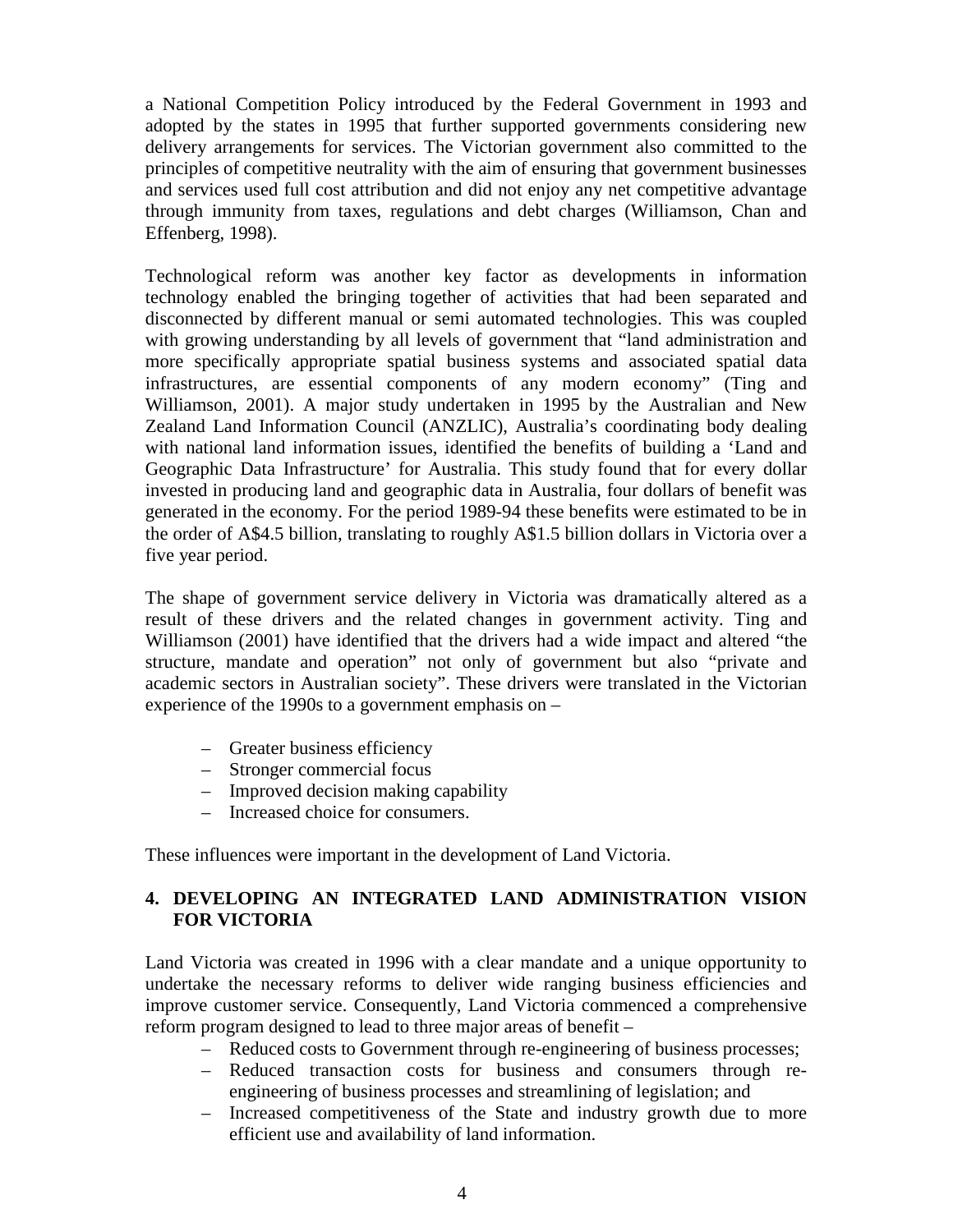A major business review was undertaken jointly with the Boston Consulting Group to develop a common vision and mission for the organisation, identify those areas where maximum benefit could be obtained from re-engineering, and provide a model for the way forward. After a six month review, a strategic blueprint was prepared which set out the future direction of Land Victoria, outlined the extent and scope of the reform program and identified key outcomes, performance measures and timeframes.

The review examined land-related processes from a customer's perspective and found that Land Victoria had "the opportunity to add significant economic value to Victoria by repositioning itself and its mission" (Boston Consulting Group, 1997). It found that Land Victoria could help 'maximise the value created from land' by leading, facilitating, negotiating or doing, depending on the ability of the market to deliver a function and the nature of the value it creates.



**Figure 1:** Recommended Functional and Change Management Focus for Land Victoria

The required effort fell into three distinct areas:

- The promotion of increased use of geospatial (or land-related) information;
- The improvement of processes for dealing in land; and
- The management of Crown land.

The review also found that by far the most economic value (approximately A\$400 million per year) would come from a coordinated statewide improvement in the affordability, accessibility and integration of geospatial information.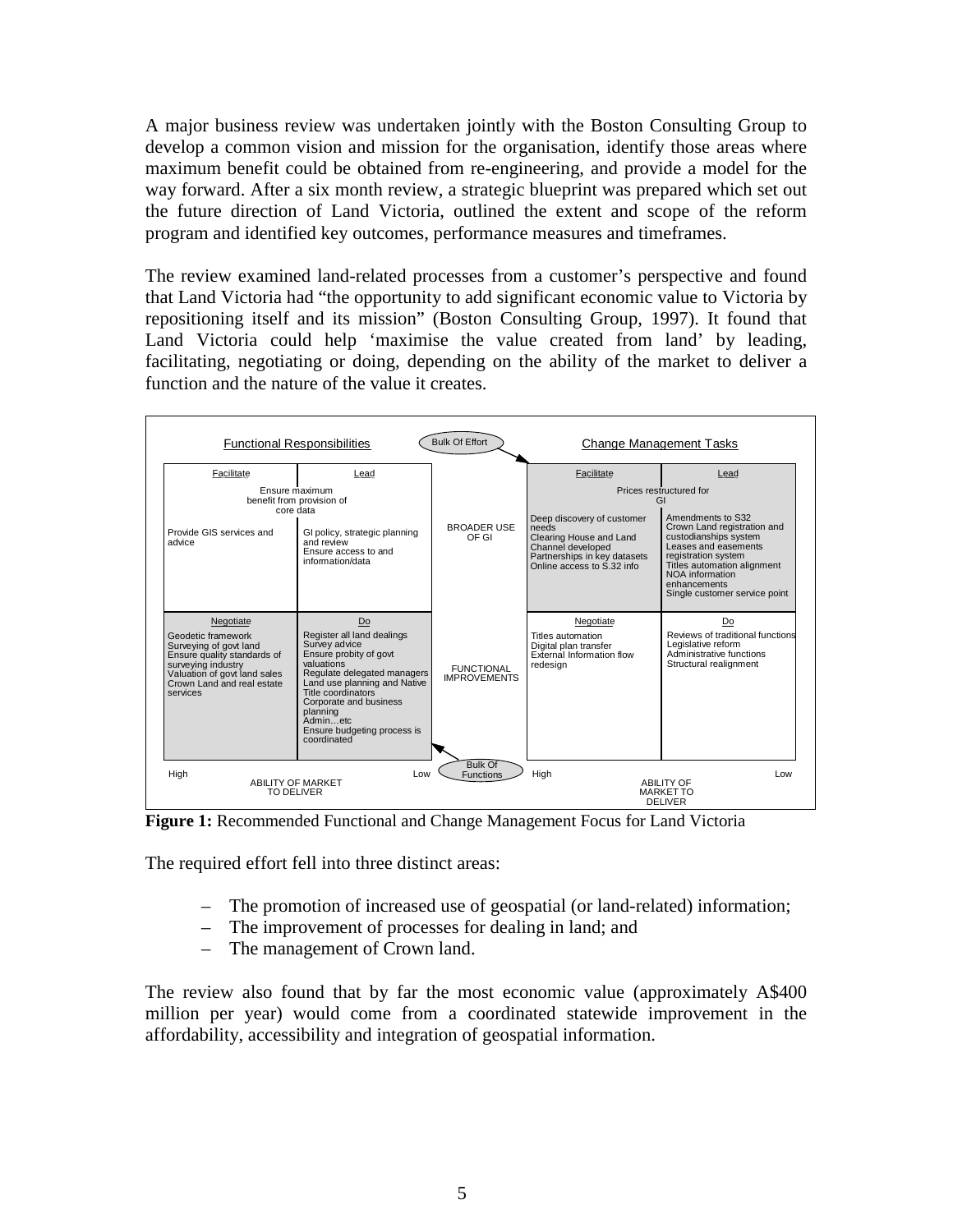

**Figure 2:** Estimated Value to Victoria (A\$m pa)

Land Victoria determined that a key driver with which to achieve this reform would be through pursuing the Government's vision for electronic service delivery. As a result, Land Victoria became a key sponsor of online delivery initiatives within the State. Building on this key driver, a clearly defined organisational vision was established to point Land Victoria towards its end goal:

*'By the year 2002, customers will be able to point to a piece of land on a map, and have all the information relevant to that piece of land at their fingertips'.*

This vision incorporated the key elements of Land Victoria's reform program -

- Making geospatial information more **affordable** to maximise its use;
- Making geospatial information more **accessible** by potential users;
- Achieving greater **integration** of the key datasets required by customers;
- Improving the **efficiency** of the processes surrounding the buying and selling of land; and
- Establishing opportunities to realign and refocus the organisation in light of these new priorities by **reviewing** traditional **service delivery**.

As an outcome of this review, the activities of Land Victoria were organisationally regrouped around four key areas -

- Geospatial Information the land information infrastructure;
- Land Dealing registration of interests; survey and valuation;
- Crown Land Management; and
- Organisation-wide strategy and reform.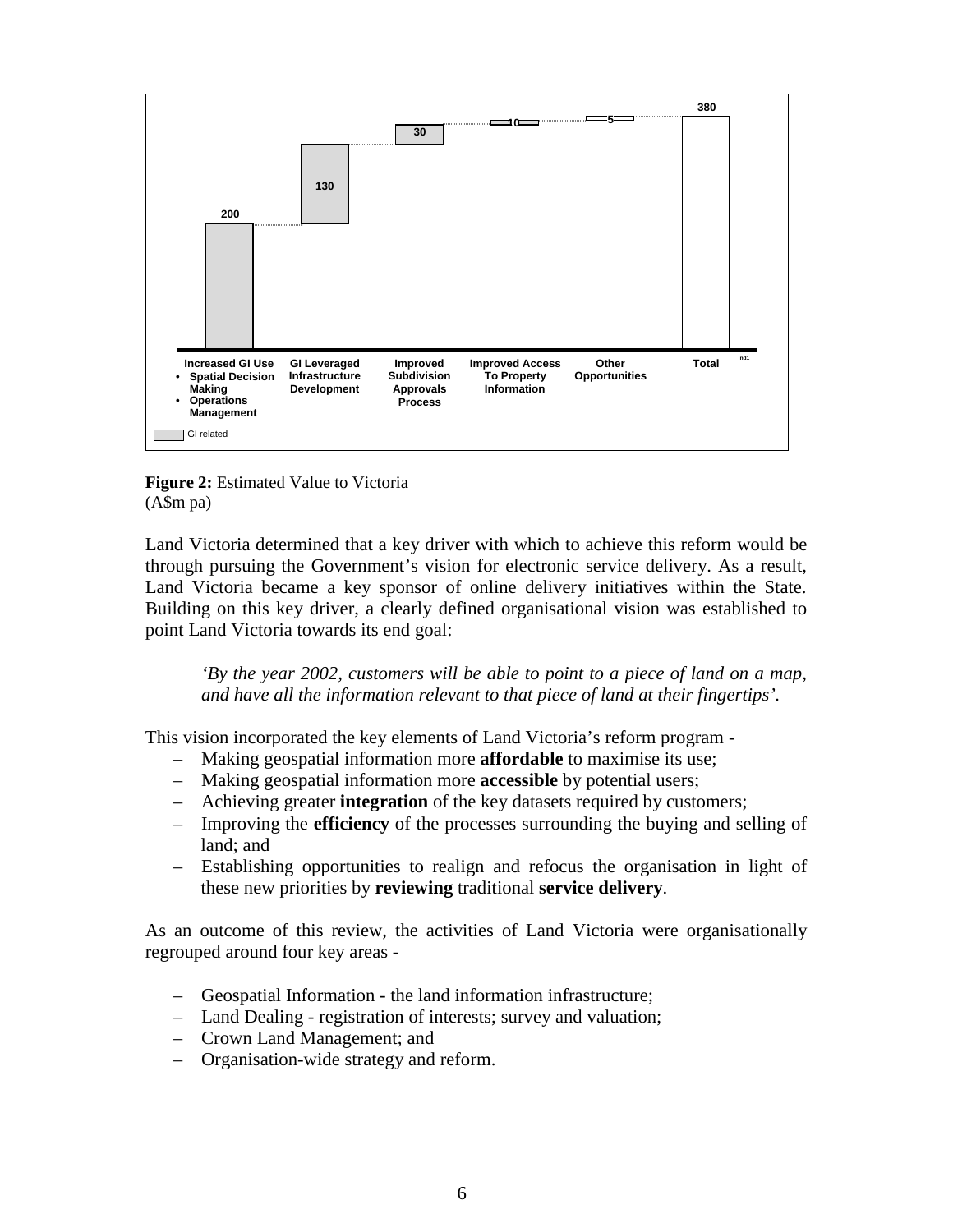

**Figure 3:** Required Shift From Functions to Capabilities

After being reorganised along the above lines in July 1997, Land Victoria embarked on an ambitious and aggressive program of reform, one which continues apace today. This reform program was characterised by four key attributes:

- Clear and consistent strategy and vision
- Wide ranging organisational change
- A new relationship management approach
- Capability building

#### **4.1 Clear strategy and vision**

The Land Victoria reform program was undertaken within the context of a clear strategy and vision that helped set the priorities for the way ahead. Land Victoria's first task was to begin to rebuild the State's land administration infrastructure to prepare it for the challenges and demands of the next century. In general terms, it was necessary to ensure that -

- Regulation and administration of land was simplified, streamlined and made transparent;
- All land was capable of being uniquely identified and clearly defined; and
- Basic land information was accessible and understandable.

Land Victoria's vision captured these essential outcomes and Land Victoria's overall strategy was reinforced by the subsequent development of the Victorian Geospatial Information Strategy 2000-2003 which is continuing to guide the ongoing development of Victoria's Spatial Data Infrastructure (Land Victoria 2000). This infrastructure provides the basic 'hooks' required to link fundamental land information across Victoria. The essential elements of Land Victoria's strategy and vision have remained consistent over the past five years and this has helped prioritise and focus efforts on a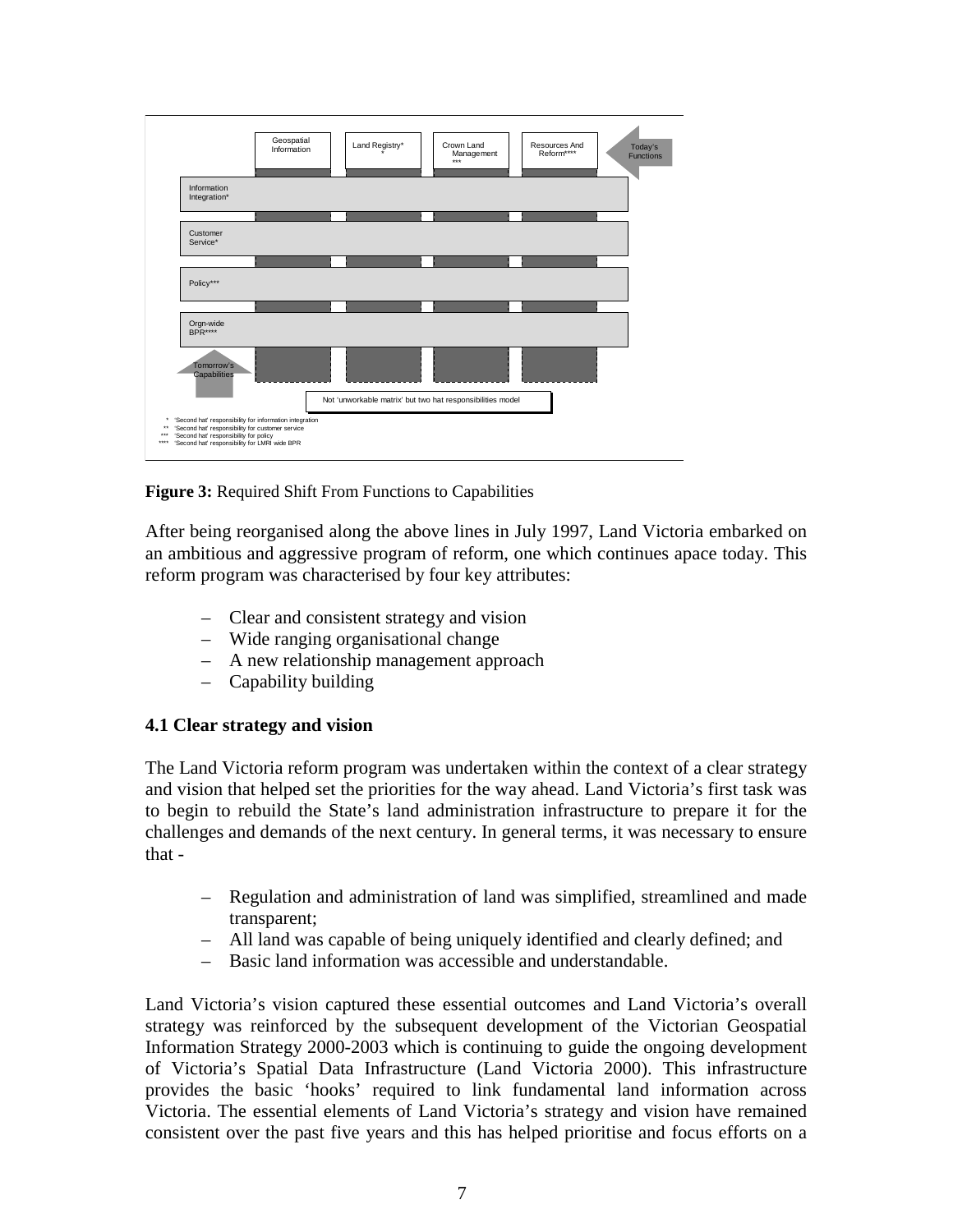single goal, despite there being some variance of view within the organisation on how the goal is to be realised.

#### **4.2 Organisational change**

The organisations that were combined to make Land Victoria had had different histories and contain different organisational cultures and perspectives. This on occasion resulted in tensions over particular business strategies, resourcing decisions and approaches. However, consistency of leadership and a continued focus on the key elements of the Land Victoria strategy have ensured that Land Victoria has remained true to its original objectives. Land Victoria has also not been afraid to take the hard decisions in moving organisational units from their traditional organisational homes in an effort to improve perspectives and service delivery outcomes.

One long serving senior bureaucrat from one of the traditional 'silos' that came to make up Land Victoria advised a young colleague during the early days of reform to "just keep your head down and it will all blow over". However, the reform of 1997 was different from previous attempts in that the machinery of government changes had effectively weakened old power structures and alliances and made substantial reform of traditional organisational structures possible.

The new organisational form for Land Victoria was more flexible and created a confederation of specialist activity that was the beginning of a network basis of operation (Miles and Snow, 1986; Thorelli, 1986). The organisation needed to be flexible yet enable specialisation within parts of the business. The emphasis was on relationship management across the organisation in the first instance to capitalise on the gains that could be made from coordinating activity. The new form was also more able to respond quickly and flexibly to accelerating change in technology and the needs of stakeholders. (Webster, 1992). This basic organisational form created a strong core from which the focus of activity could move outwards to other related parts of government and the private sector.

Right from the outset, a focus on communication and information was adopted to ensure that staff and stakeholders remained informed as to the priorities of the organisation and the progress towards its core goals. At the same time, the professional excellence of the staff ensured that the organisation's performance was not compromised during what was to be a time of significant reform.

### **4.2 A new relationship management approach**

Although there were some both in and outside of the organisation who thought it would be easier to continue to apply the 'big stick' legislative approach of past State governments, Land Victoria concluded that this would not encourage joint commitment from the relevant parties. Furthermore, it was felt it would work against Land Victoria's desired intention of the construction of a single Statewide data infrastructure for Victoria across all tiers of government.

Land Victoria therefore adopted a relationship management model or philosophy. This model had its roots in relationship marketing concepts of establishing, maintaining,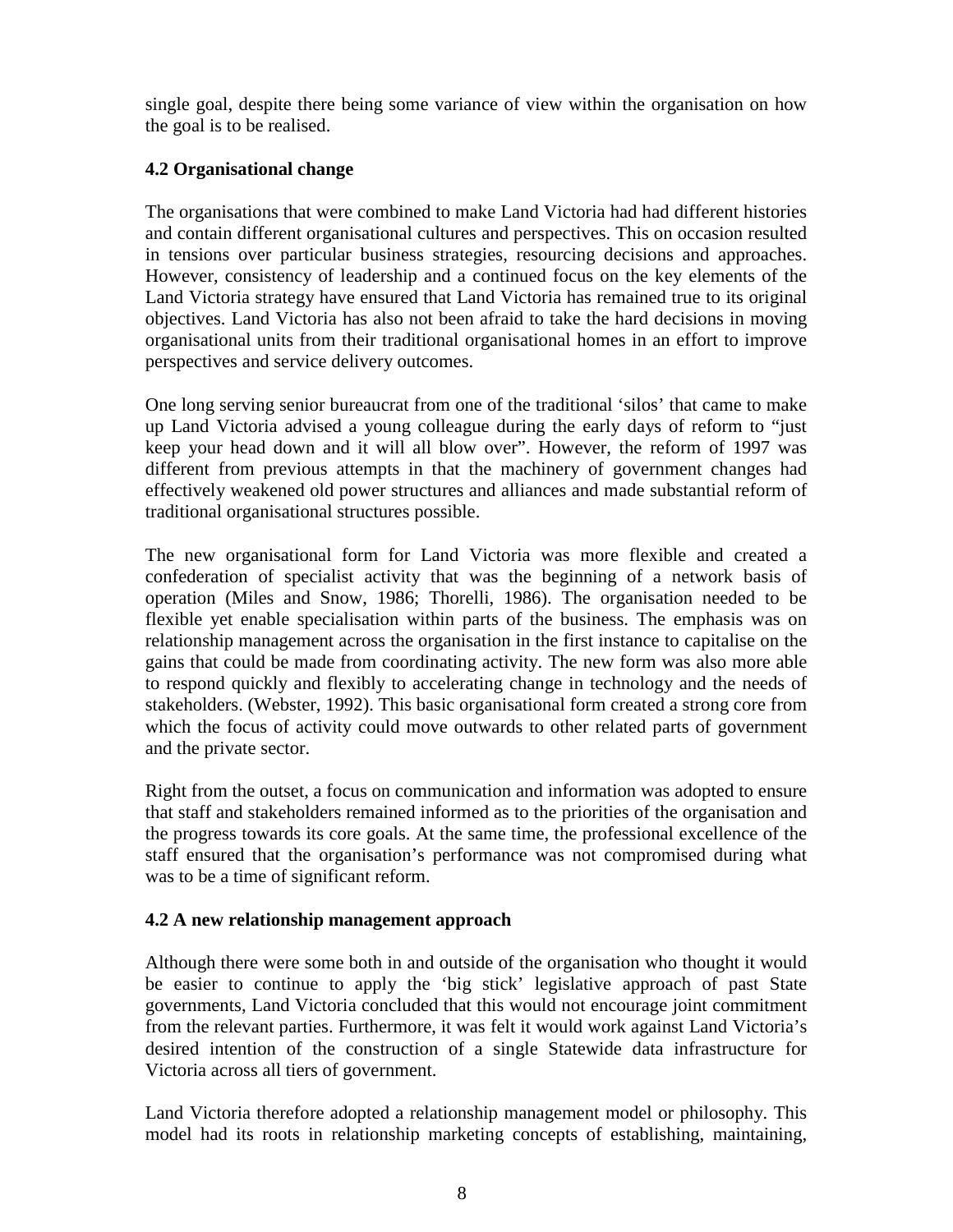enhancing and commercialising stakeholder and customer relationships, particularly long term relationships, so that the objectives of all the parties involved are met. (Grönroos, 1991)

The key elements of relationship management as it has been applied within Land Victoria were:

- Strategic management of relationships at an industry level;
- A consistent approach across the Land Victoria businesses;
- Co-operative development of projects with clients and stakeholders;
- Structured two way communications processes with stakeholders;
- A focus on building long term relationships;
- Consideration of the constraints on the stakeholder's business;
- The building of service strategies to deliver consistent quality in delivery; and
- Provision of funding and support to key partners during project rollout. (O'Keeffe,1999).

With the new network organisation approach, relationship management encouraged an outward focus on building 'value-adding partnerships' (Johnston and Lawrence, 1988) and 'alliances' (Ohmae, 1989). This enabled Land Victoria to progressively include major stakeholders in the building of land information structures across the state.

### **4.3 Capability Building**

Land Victoria was aware that as mainstream information technology firms started to incorporate spatial technologies and applications into their core business products, a new generation of communities would begin to understand the power of integrating spatial information into their regular decision making. Not only would this lead to a rapid increase in the number of users of spatial information, it would further increase community expectations.

A research and development program worth A\$1.5 million over 6 years was begun with selected academic institutions to develop the next generation of information professionals and products. Major reform initiatives were undertaken in partnership with private sector firms. (This partnership is ongoing and will amount to over A\$125 million dollars worth of investment over the five years to 2004.) These two initiatives have had the effect of building industry and academic capability and provide a reservoir of skilled personnel that the organisation can rely on after several years of outsourcing and downsizing during the early 1990s.

In the mid 1980s, the land information industry was dominated by Government and the private sector was characterised by numerous small firms undertaking little research and development and little or no capital investment. Today, however, a growing number of firms employ upwards of 30 people, with more than 1,500 now employed in the industry as a whole, research and development is a significant part of their operations, and many are exporting their expertise overseas. There has also been a growth in the number of educational opportunities available at tertiary level. These trends are expected to continue.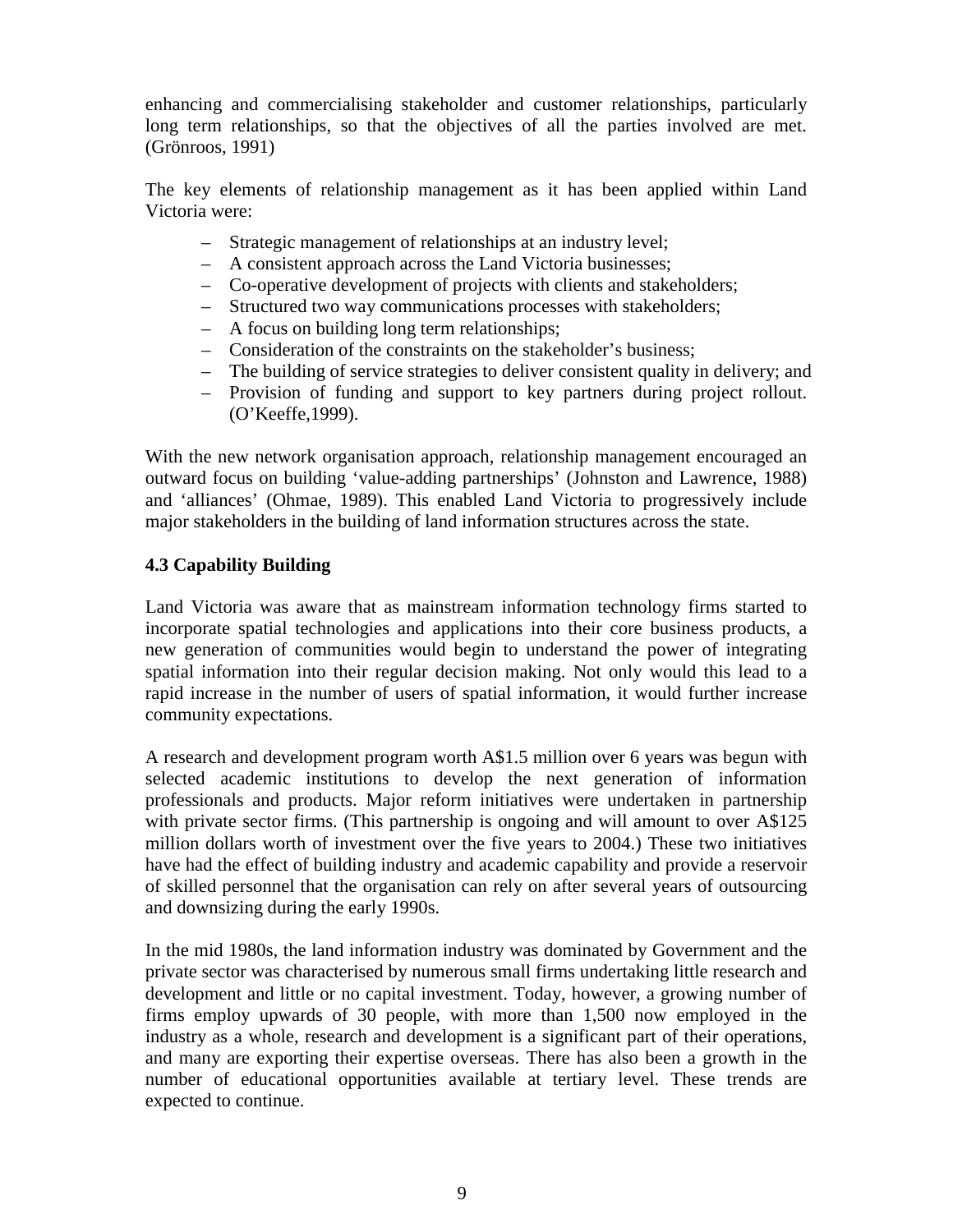## **5. THE LAND VICTORIA REFORM PROGRAM**

The 1997 Business Review signalled significant benefits for the community if the Land Victoria program was successful (Boston, 1997). Four years on, the most recent assessment (Deloitte Touche Tohmatsu, 2001) identified benefits of up to A\$220 million per annum will be available as well as a wide variety of unquantified and qualitative benefits. The nature of the benefits include cost savings, time savings, improved accuracy of land information, improved access to land information, completeness, greater transparency in property dealings, and opportunities for customer self service. Other benefits include improving Victoria's position as a place to invest, and enabling significant cost and time savings on major infrastructure projects.

Land Victoria's suite of reform initiatives has been progressively developed and refined over time. Key projects within this reform program have been -

- Land Channel: a whole of government website, providing access to land related information, services and transactions from all levels of government;
- Land Titles Automation: a A\$90 million project to improve access to Victoria's 3.8 million freehold titles by converting them from paper form into digital format and building a reengineered business system;
- The Property Information Project: a joint initiative with local government designed to construct a Statewide view of all properties in Victoria;
- The Standard Parcel Identifier: a project allocating a unique identifier to all land in Victoria thereby enabling data on land parcels collected by different bodies to be linked together;
- Valuation Best Practice: a joint initiative with local government to improve land valuation practices across the State and encourage the collection, storage and transmittal of valuation information electronically (local government is the valuation and rating authority in Victoria); and
- Reengineering Public Land Management: a major effort to streamline and simplify management processes to enable responsive public land management by local and regional managers.

These reform projects have not only improved basic land administration systems and procedures, but have also assisted in establishing a comprehensive Spatial Data Infrastructure across Victoria. The Victorian Geospatial Information Strategy 2000- 2003 (Land Victoria, 2000) is designed to develop a geospatial information infrastructure and drive the value and capability of this information resource by undertaking eight strategic initiatives to support dataset development. These initiatives support geospatial information integrity by creating an overall framework, information, key business information, custody, metadata, pricing, access infrastructure, and spatial accuracy and awareness. Within the Strategy it identifies eight fundamental datasets for Victoria: Geodetic Control; Cadastral; Address<sup>1</sup>; Administrative; Transportation; Elevation; Hydrology; and Imagery. The Strategy addresses industry development issues in the widest sense, covering all Governments, the private sector and academia (Jacoby, 1999).

 1 The Address dataset includes geographic place and features names.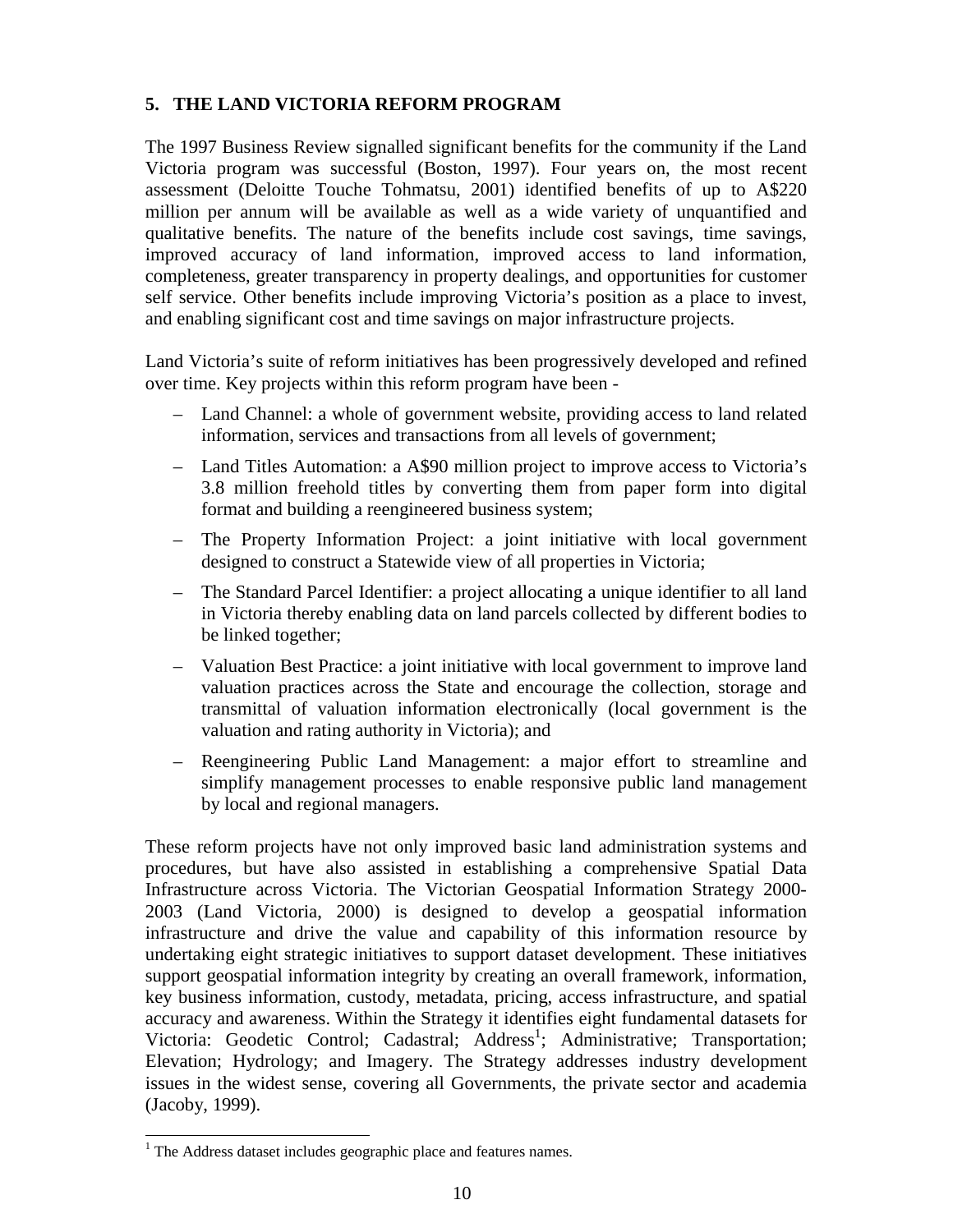The establishment of a Victorian Spatial Data Infrastructure means that the basic 'hooks' required to link fundamental land information will be in place for all land in Victoria. This will help to remove one of the major obstacles to improved land management - disjointed/difficult to integrate data. One of the key features of this spatial data infrastructure is a focus on datasets which are complete, current and accurate, with appropriate maintenance regimes in place to ensure that changes to the base information at the local level is continually reflected in Statewide datasets. (Land Victoria, 2000)

Easily accessible and authoritative land information provides immense value to the economy. In Victoria, Government holds complete information about the 8 million ha of Crown land and 16 million ha of freehold land– where land is located, what its boundaries are, who owns it, what it is worth and what can be done with it. This information is fundamental to the effective operation of the A\$450 billion Victorian property market.

#### **6. PROPERTY ONLINE – A STRATEGIC FOCUS FOR ONLINE SERVICE DEVELOPMENT AND DELIVERY**

By 2000, the Land Victoria reform program had developed to the stage that many of the major initiatives focusing on Victoria's basic information infrastructure were now well advanced. Land Victoria's strategy has therefore been redeveloped to focus on realising the benefits of the integrated land information and administration framework. The resultant Property Online Initiative focuses on online service development and delivery.

Different Government agencies hold different information about the same piece of land, and significant benefits can be obtained when all the different information about the same piece of land is able to be linked together.

The Property Online Initiative is designed to provide the practical framework that enables Government to assemble, link, integrate and deliver land information and transactions electronically to the community, business and industry. It is both a framework and a collection of projects and seeks to capitalise on the work that has been done to automate land information across various government agencies. Automation of paper based records alone will not bring the full suite of benefits that the technology enables: information needs to be organised in ways, which make it easy to find and use.

Property Online also seeks to identify and drive the value-added opportunities, which become possible when the property information and core datasets are effectively in place. Linking the information held by different Government agencies about the same piece of land is vital, as is finding ways of assisting people to undertake their property and land business with government electronically. These opportunities will only be fully realised and will only fully benefit the community through developing and deepening public / private sector partnerships.

Property Online concentrates on three key components that maximise the value and use of electronic media when dealing and transacting in land. These are: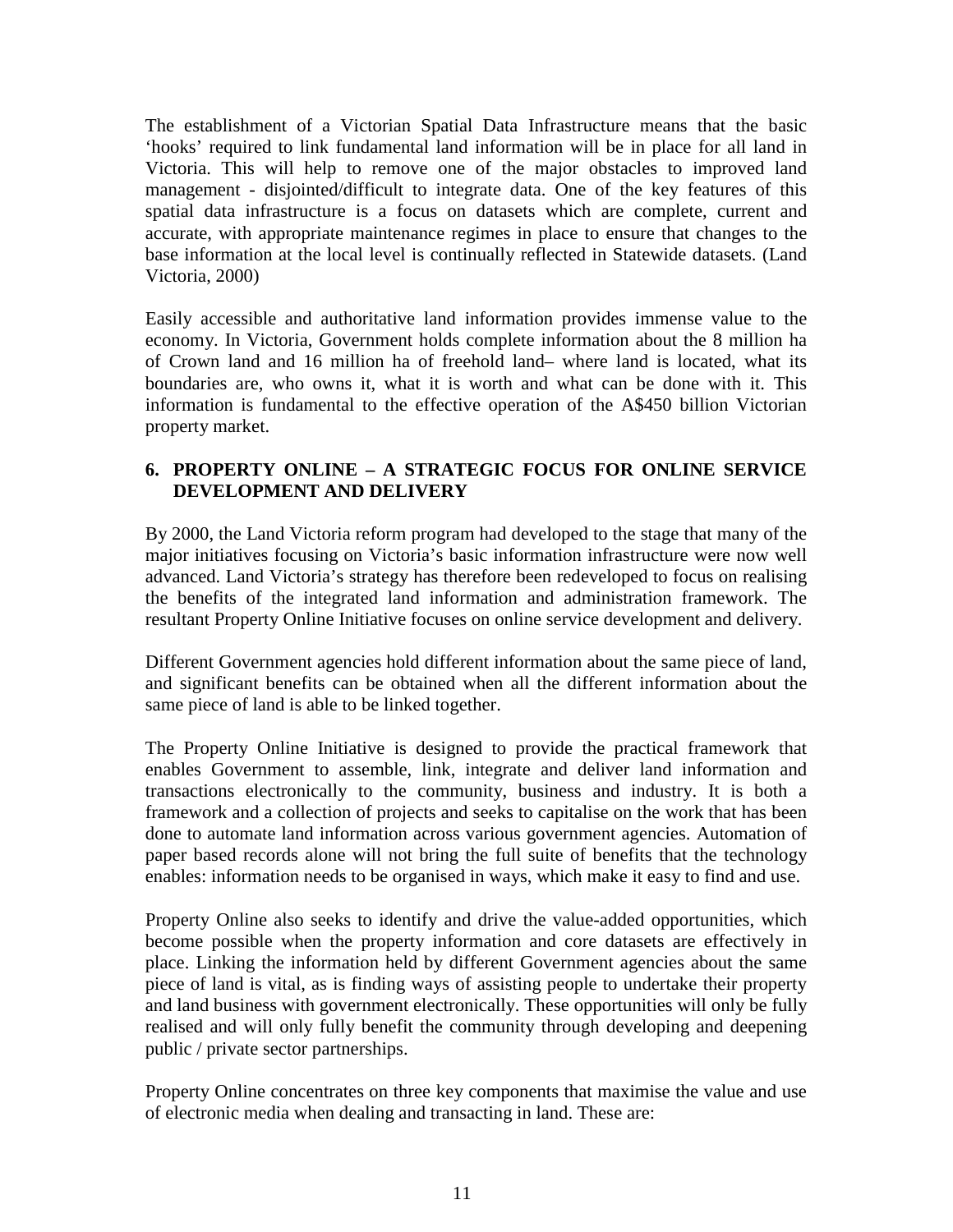#### **1. Land Information Infrastructure –**

Victoria already has in place key features of it's Statewide land information infrastructure and will continue to focus on mechanisms that enable effective access, distribution and maintenance of fundamental land information. *(Key projects and initiatives include Pricing, Privacy, Property Information Project, Standard Parcel Identifier, Land Channel and VicMap Digital.)*

#### **2. Content**

Victoria will continue its focus of improving the completeness, accuracy and reliability of land information for both Crown and freehold land. *(Key projects and initiatives include Titles Automation Project, Valuation Best Practice, Public Land Information Systems.)*

#### **3. Value Added Partnership Opportunities**

Victoria will continue to maximise opportunities for value added partnerships within and outside of Government. *(Key projects and initiatives include Streamlined Planning through Electronic Applications and Referrals, Provision of property sale statements online [Vendor Statement Online], Electronic Conveyancing Victoria.)*

Principles governing the delivery of Property Online have been clearly articulated as follows:

- **Information and services will be location-neutral** with various delivery mechanisms with the Internet being the major strategic push to deliver true location-neutrality.
- **A comprehensive spatial data infrastructure for Victoria will be established** – Land Victoria's role is both to develop framework or fundamental datasets geodetic, cadastre, transport, address, administrative boundaries, elevation, hydrography and imagery, and also to overlay our own business information ownership, valuation - on top of this framework data. This enables the government to minimise duplication and to maximise completeness and currency of the information.
- **Land information will be readily available to the community**  providers of other land related information sets such as Value-Added Resellers will join with Land Victoria in providing information through the Government's Land Channel. While one key objective is to promote industry growth, for social and equity reasons access to land information will be made available to all parts of the community.

The Property Online program reiterates the basic strategy and vision of Land Victoria that has guided it since its formation. There are differences in emphasis that have developed over time. The increased focus on value added partnership opportunities demonstrates the success of this approach in the building of a comprehensive spatial data infrastructure for the state and highlights the need for all tiers of government and the private sector to contribute to this task.

The relationship management model has had a number of successes such as the Property Information Project that worked in a long term partnership model with all 78 of the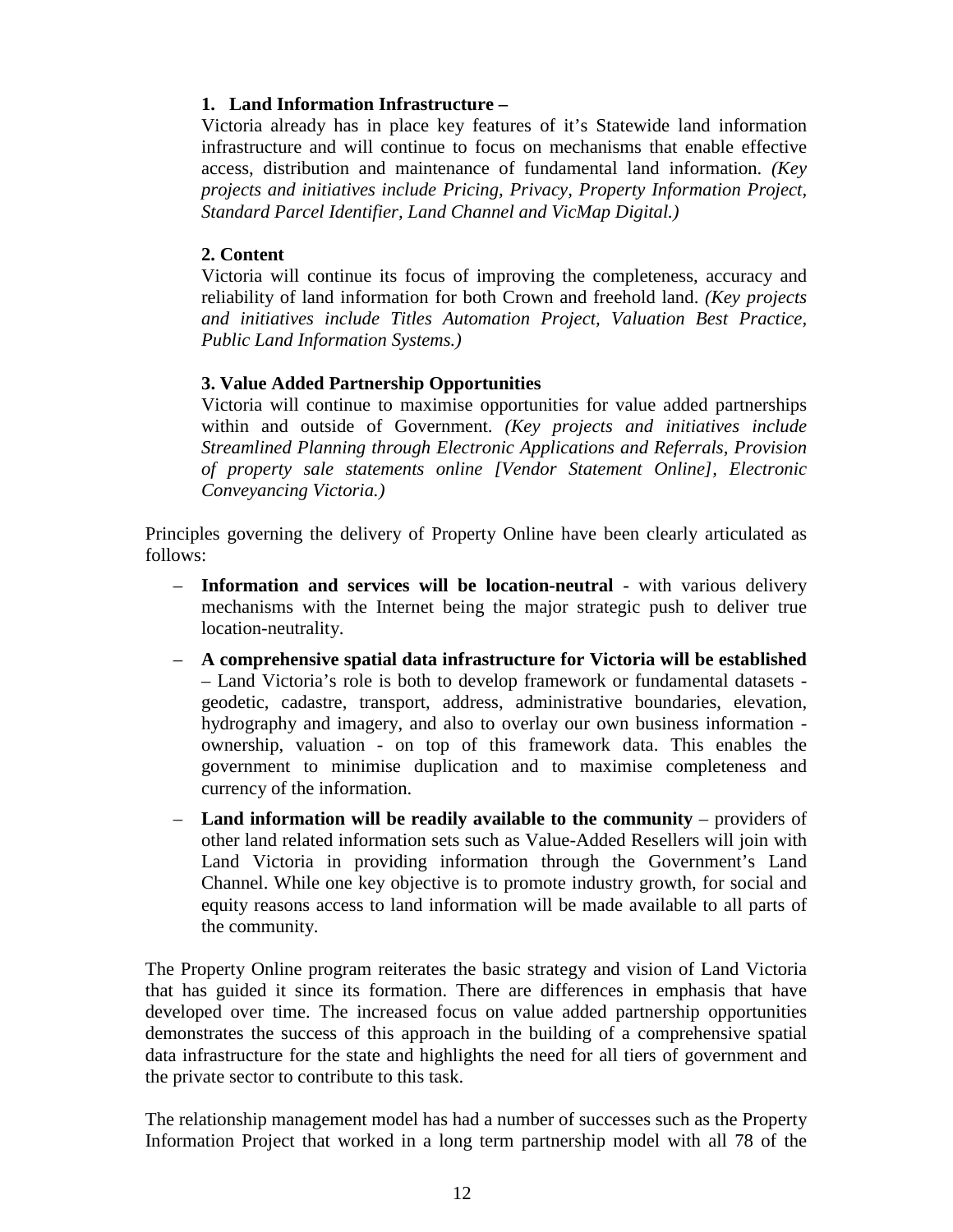Victoria local governments to build a definitive property mapbase for the State. This was reconciled to the State's database of legal parcels and created an on-going maintenance regime. This resulted in the establishment of a common geospatial infrastructure between Local and State Government based around the State's digital cadastral mapbase. (Jacoby, 1999). In turn this project was able to built strong ties between Land Victoria and local government and helped stimulated a joint initiative between local government, Land Victoria and the Department of Infrastructure to build an e-commerce based system to manage the planning, building and subdivision applications process. The Streamlined Planning through Electronic Applications and Referrals (SPEAR) project is one of the identified Property Online Partnership projects.

Similarly the Provision of property sale statements online [Vendor Statement Online], and Electronic Conveyancing Victoria (ECV) are both projects involving multiple stakeholders and involve a mix of these stakeholders working with Land Victoria in partnership. Vendor Statement Online will provide common standards and 'back-end' infrastructure through which custodians can make their property information available online and Electronic Conveyancing Victoria will enable all parties to obtain the information they need to transfer ownership in land over the Internet.

### **7. WHAT HAVE THESE CHANGES MEANT FOR VICTORIA?**

A recent evaluation of the Property Online Initiative (Deloitte Touche Tohmatsu, 2001) has identified direct benefits of A\$220 million from just two of the component projects, Electronic Conveyancing Victoria and Streamlined Planning through Electronic Applications and Referrals.

There are common qualitative benefits for all relevant stakeholders as follows:

- Cheaper online transaction costs (statutory charges reflecting reduced costs to government/resellers);
- Convenient and reliable access to accurate and integrated property datasets;
- Improved decision making (better data quality made accessible and useable); and
- Reduction in the time taken to transact in land. (Deloitte Touche Tohmatsu, 2001)

Clear examples of how ready access to spatial information is an important enabler for the state's infrastructure developers can be given by reviewing major infrastructure development projects. This is shown in an evaluation of a major freeway development in Victoria's capital city Melbourne (the CityLink Project). For linear infrastructure projects, significant costs exist in the selection of sub-optimal routes and in the costs of obtaining land status information through investigation costs and lost time. The BCG study (1997) estimated the CityLink Project could have saved A\$40 million if full land status information was readily available at the planning stage in the early 1990's.

Other users are working with Land Victoria information as Value-Added Resellers to provide additional products based on land information. Resellers outputs have taken more traditional forms such as the creation of map based information systems for the real estate industry or the provision of online conveyancing. However they also have the potential to move into the logistics and supply industries. ANZLIC (2000) reported that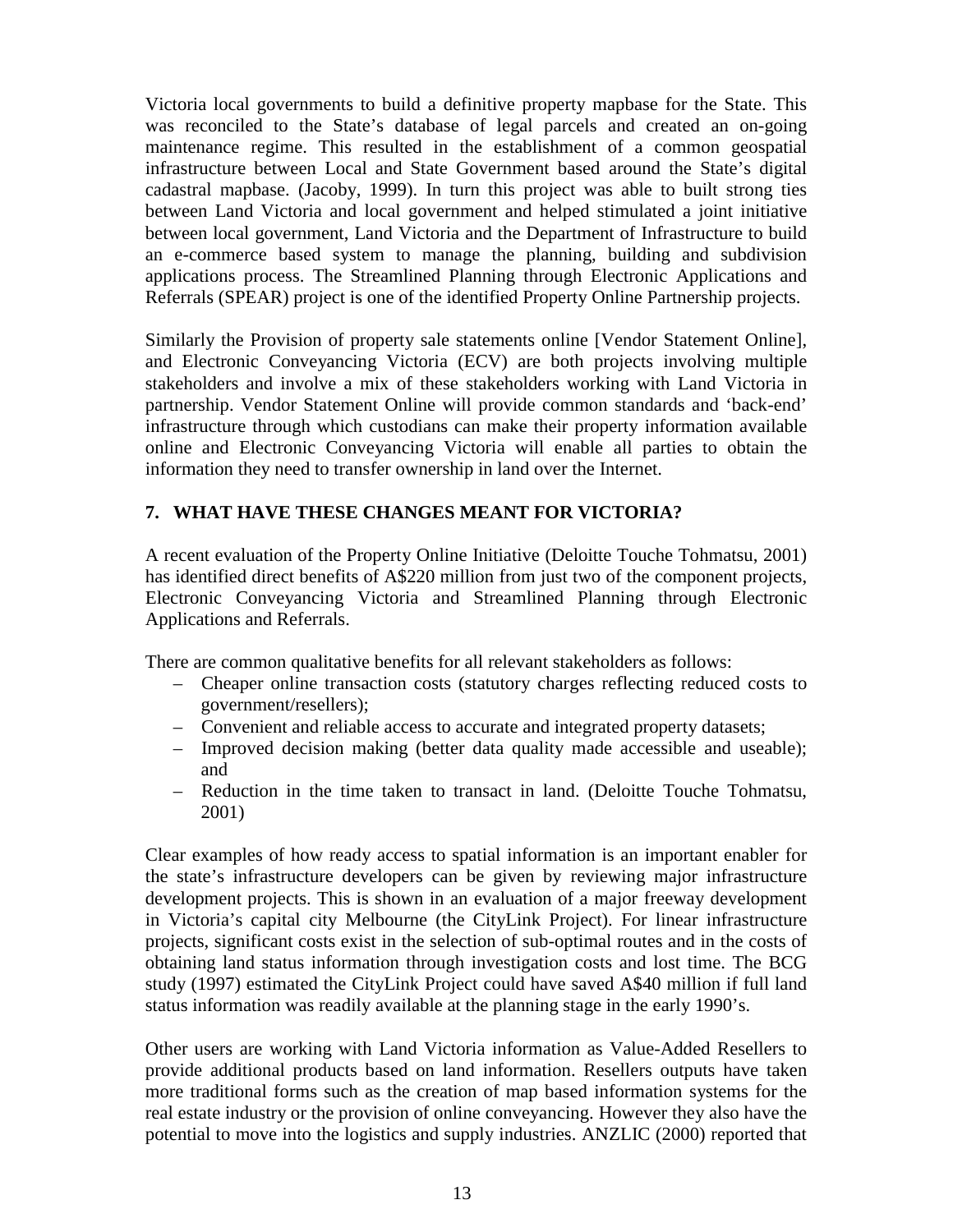the direct marketing sector is estimated to be worth about A\$2 billion dollars annually in Australia, and estimated to be growing at 15-20% annually (Coombs, 2000).

The boundaries of the land information market are expanding. The availability of technology allows the interchange of information and the recombination of information that enlarges community and economic interest in land information. Property Online's role in expanding activities within a wider land information market will be one of its most important long-term benefits.

### **8. TRENDS FOR SIMILAR DEVELOPMENTS TO LAND VICTORIA IN AUSTRALIA AND NEW ZEALAND**

Other states in Australia have also brought together the wider land administration functions similar to Land Victoria. In New South Wales, the key land administration functions are now split between the Department of Land and Water Conservation and the Department of Information Technology. In Queensland the Department of Natural Resources has a Land Services Business Group that deals with land information, titles, land valuation, mapping and survey and state owned land. Tasmania's Department of Primary Industries, Water and the Environment created in 1998 has similar coverage.

Across the Tasman Sea the Department of Land Information New Zealand (LINZ) also was created in 1996 covering a similarly diverse range of land administration activities. It identified when it was created that advances in information technology (IT) will have a major influence on the future role of LINZ and the nature of its work (LINZ 2001) indicating that this was a key factor in its establishment.

Why is there a trend towards the consolidation of land administration functions in government? This essay has explored how land administration service delivery in Victorian government is responding to the demands of the modern world, with increased global competitiveness, rapid advances in telecommunications, transportation and information processing (Webster, 1992; Ting and Williamson, 2001).

The new organisational form developed for Land Victoria was that of a network (Miles and Snow, 1986; Thorelli, 1986) which enabled the organisation to build connections across the previously diverse component organisations that were joined in its formation. The network arrangement also allowed connections to be built between other organisations and assisted in building a number of value-adding partnerships (Johnston and Lawrence, 1988) and alliances (Ohmae, 1989) with a range of bodies dealing with land information. The characteristics of flexibility, specialisation, and an emphasis on relationship management embodied by the network organisational form were used by Land Victoria to respond quickly and innovatively to the accelerating changes in technology, government, and community needs. The network form of organisation can deal well with the complexity of government land information arrangements.

The use of networks to build organisations has been found by Low and Abrahamson (1997) to be part of a context-dependent social change. Networks connect previously unlike or unconnected parts of the economy to form new activities similar to the activity undertaken by entrepreneurs to exploit business opportunities. The evolution of organisational form appears to be connected with the breakdown of physical or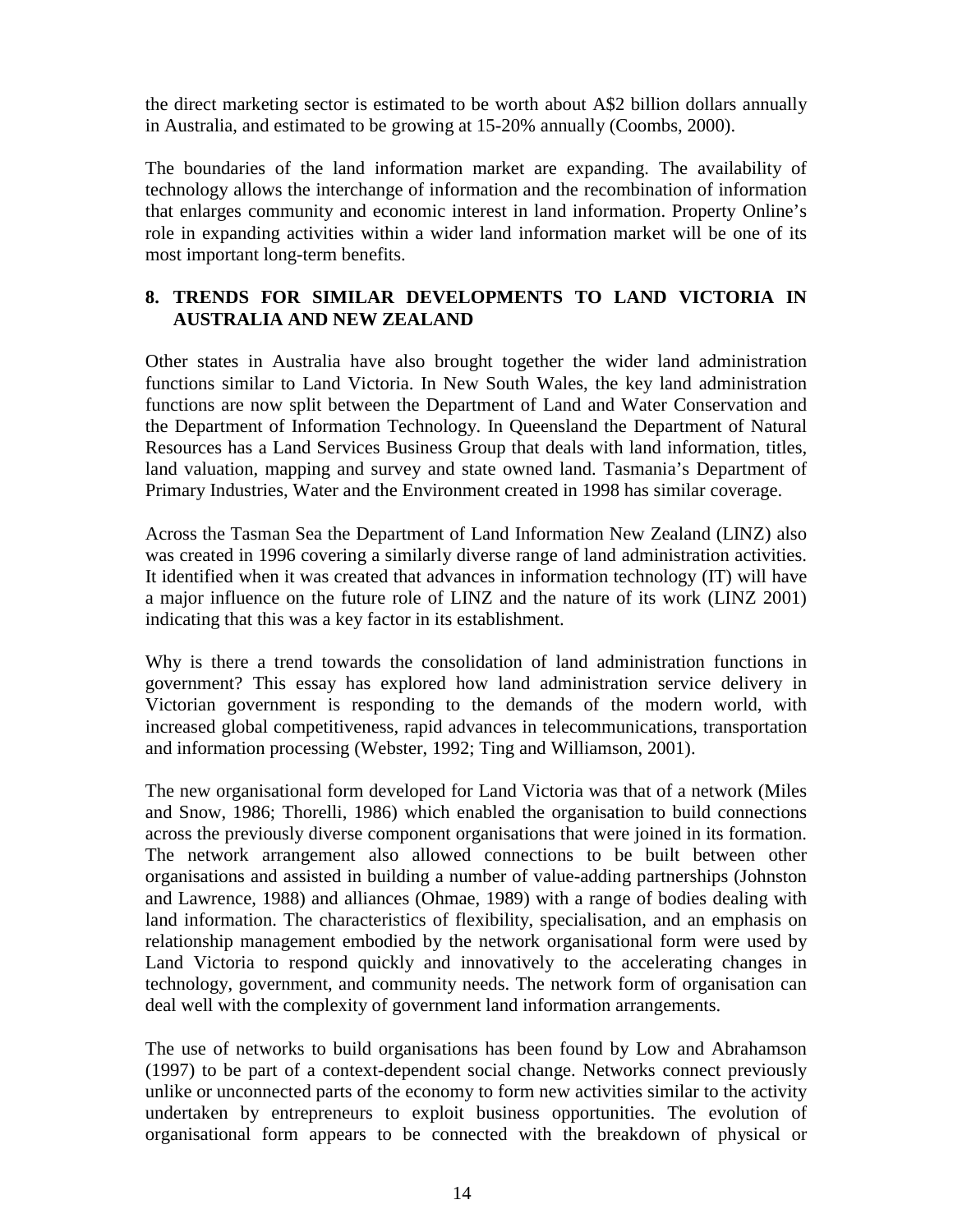technological boundaries due to the influence of the electronic age. In part it is due to the increased sophistication of consumers at the individual and organisation level and the need for customisation to suit individual need.

In complex domains involving many stakeholders in dealing with issues, network creation has been found to a key part of the successful solutions (Westley and Vrendenburg, 1997). Land Victoria's creation was seen to be brought about by 'the growing recognition at all levels of government that land administration and more specifically appropriate spatial business systems and associated spatial data infrastructures, are essential components of any modern economy.' (Ting & Williamson Survey Review 2001)

The complexity of government land administration activities works within the overall context of the whole economy and Land Victoria has of necessity needed to work in partnership with other organisations to achieve its objectives for statewide reform. Property Online identifies clearly that the formal creation of networks will be needed to move to the next stage of development. With sustainable development emerging as one of the key factors in the future development of land administration systems (Ting and Williamson, 1999 and 2001; and Williamson and Ting, 2001) the complexity of the interactions between land and people will have to be catered for explicitly as part of government land administration frameworks. This is likely to see an ongoing development of more formal networks between land administration and other government administrative functions including catchment management and agriculture.

There is also a growing recognition that ongoing links with the private sector must be maintained and partnerships and alliances created to support the building of shared data infrastructures. Government and private enterprise share common industry objectives in the development of a spatial information marketplace where key business principles can be established to:

- create effective supply chains;
- reduce duplication of resources;
- define practical standards for sharing data;
- develop standard agreements for data licensing; and
- provide guidelines for information security and privacy." (ANZLIC, 2000)

#### **9. CONCLUSION**

Victoria was an early adopter of the benefits of technology in improving its land administration systems and functions. In the mid-1980s Landata was created to deliver land information electronically. However, in retrospect, the technology then available could not deliver the Government's ambitions. In addition, the organisational arrangements remained fragmented and worked against improved integration of service delivery.

Land Victoria's creation and its evolution from 1996 to the present day illustrates how 'the relationship between humankind and land in almost every society is dynamic [...and] varies for almost every situation' (Ting and Williamson, 1999). Other parts of Australia and its near neighbour New Zealand are now adopting this more complex form of organisation for government land administration. This indicates that network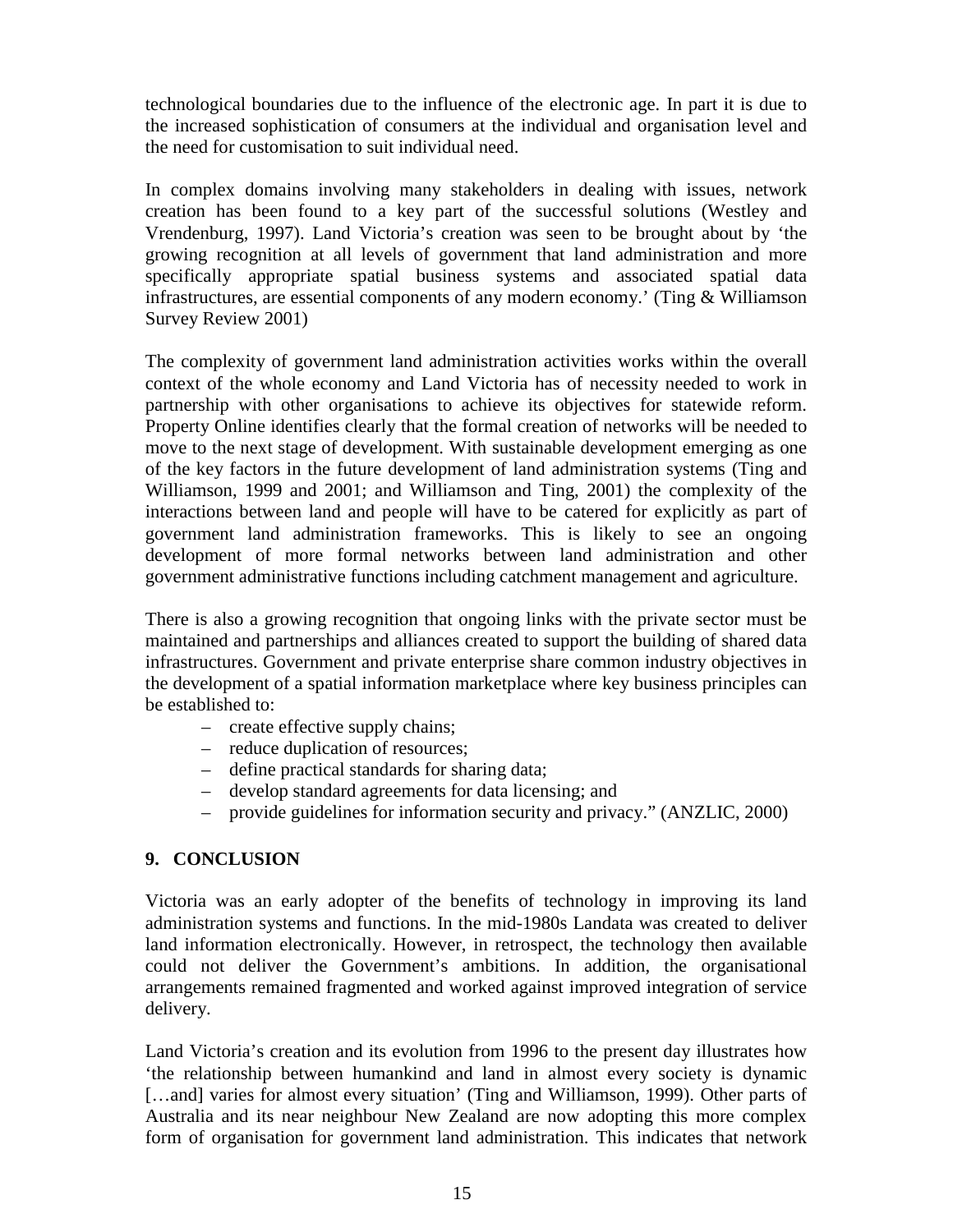oriented organisations may be the best form of organisation to meet the demands of international drivers for change and the increasingly complex economic and societal needs for land administration systems in developed countries.

While the ongoing business of an organisation like Land Victoria is not always innovative, the new form organisation must of necessity have creative and innovative ways to deal with complexity to meet objectives for system wide change. It is possible that in the future all land administration functions of government will have to develop an organisational form that allows a wide coverage across a range of land administration activities that aims to develop internally generated creativeness and innovation between previously separated parts of the land administration function.

To meet needs for ongoing and system reform it is suggested that this will also have to have a focus outside traditional functions and build networks across many different sectors of the economy. The new form proposed involves the ongoing development of relationships in the form of partnership and alliances with other organisations. As Barr (1999) identifies this will of necessity include both the private and public sectors as both need to cooperate in the creation of spatial data infrastructure.

The challenge for Land Victoria to 2010 is to leverage off the hard work that has already been undertaken in laying the basic foundations for improved land administration and land management in Victoria. Many of the key elements of Victoria's land administration infrastructure were laid down around 150 years ago. Over the past decade significant progress has been made in ensuring that -

- All land is capable of being uniquely identified and clearly defined; and
- Basic land information is accessible and understandable.

However much work is still to be done to consolidate and build on these measures. The next three years in particular will see a second wave of reforms focusing on ensuring that the community directly benefits from the substantial investment that has already been made.

# **10. FOOTNOTE: THE AUSTRALIAN SYSTEM OF GOVERNMENT**

Australia is a federation of states and territories. There are nine jurisdictions: the federal government, six States and two Territories. Victoria is the smallest in area of the mainland States: at  $227,420 \text{km}^2$  it accounts for only 3 % of the country's area although its population of 4.8 million people makes it Australia's second most populous State (see Table 1). Australia can be classified as a developed country within the Asian Pacific region along with Japan, Korea, New Zealand and Singapore. (Williamson, 2001)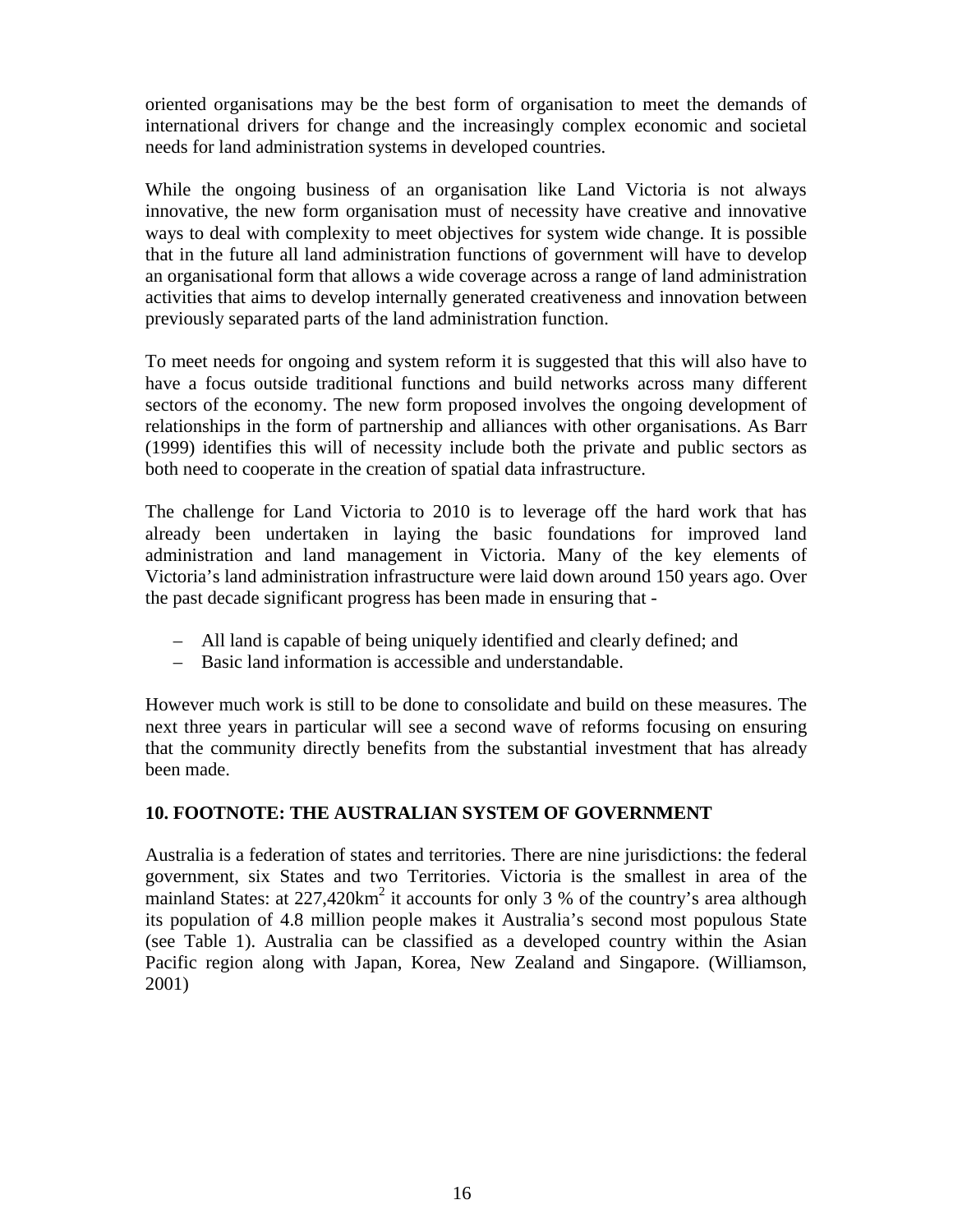|                                           | Area<br>$\text{Km}^2$ | <b>Populatio</b><br>n | <b>Roads</b><br>Km | Dwellings <sup>*</sup> | Land<br><b>Parcels</b> | <b>Properties</b>        |
|-------------------------------------------|-----------------------|-----------------------|--------------------|------------------------|------------------------|--------------------------|
| <b>Victoria</b><br>$\frac{6}{6}$ of total | 227,420<br>3%         | 4.8M<br>25%           | 155,079<br>19%     | 1.75M<br>25%           | 2.4M                   | 2.3M                     |
| <b>Australia</b>                          | ,692,030              | 19M                   | 802,600            | 6.95M                  | 1 <sub>M</sub>         | $\overline{\phantom{0}}$ |

**Table 1:** Comparison of Victoria as part of Australia according to key characteristics. (ABS 1999)

\* Housing (separate houses, flats, apartments, etc)

#### **GLOSSARY**

| A\$           | Australian dollars.                                                |
|---------------|--------------------------------------------------------------------|
| <b>ANZLIC</b> | The Australian and New Zealand Land Information Council            |
| Crown Land    | State owned land.                                                  |
| <b>ECV</b>    | <b>Electronic Conveyancing Victoria</b>                            |
| <b>GIS</b>    | Geographic Information System                                      |
| IT            | <b>Information Technology</b>                                      |
| <b>LINZ</b>   | Department of Land Information New Zealand                         |
| <b>LIS</b>    | Land Information System                                            |
| LV            | Land Victoria                                                      |
| PIP           | <b>Property Information Project</b>                                |
| <b>SDI</b>    | Spatial Data Infrastructure                                        |
| <b>SPEAR</b>  | Streamlined Planning through Electronic Applications and Referrals |

#### **BIBLIOGRAPHY**

- ABS, 1999 *Pocket Year Book of Australia*. Australian Bureau of Statistics, Canberra, February 1999.
- ANZLIC, 2000. **Anzlic discussion paper on spatial industry development**, published on the web at www.anzlic.org.au/stratplan.htm.
- Barr, R.,1999. '**I had a dream……,'** *GISEurope*, Issue 1, January/February 2001.
- Deloitte Touche Tohmatsu, 2001**. Appraisal Report for Property Online, Land Victoria, NRE**, Report prepared for Land Victoria.
- Boston Consulting Group,1997. **Land Management and Resources Information Business Case**. Report prepared for Land Victoria.
- Coombs, M.,2000. In proceedings *Mapworld Conference*, Sydney, February 2000.
- Grönroos, C., 1991. **The Marketing Strategy Continuum: Towards a Marketing Concept for the 1990's**, *Management Decision,* 29(1), pp. 7-13.
- Jacoby,S., 1999, **Developing a Common Geospatial Infrastructure between State and Local Governments a case study from Victoria, Australia**., *Paper presented at the 4th International Conference on GIS in Local Government, Seoul, Korea, 16-17 September, 1999.*
- Johnston, R., & Lawrence,P.R., 1988. **Beyond verticle integration The rise of the valueadding partnership.** *Harvard Business Review, 66(July-August)*: 94-101
- Land Victoria, 2000, **Victorian Geospatial Information Strategy, 2000-2003**, *Land Victoria*, Department of Natural Resources and Environment, Melbourne, Australia.
- Low,M.B., & Abrahamson, E., 1997, **Movements, bandwagons, and clones:Industry evolution and the entrepreneurial process.** *Journal of Business Venturing, 12* : 435- 457.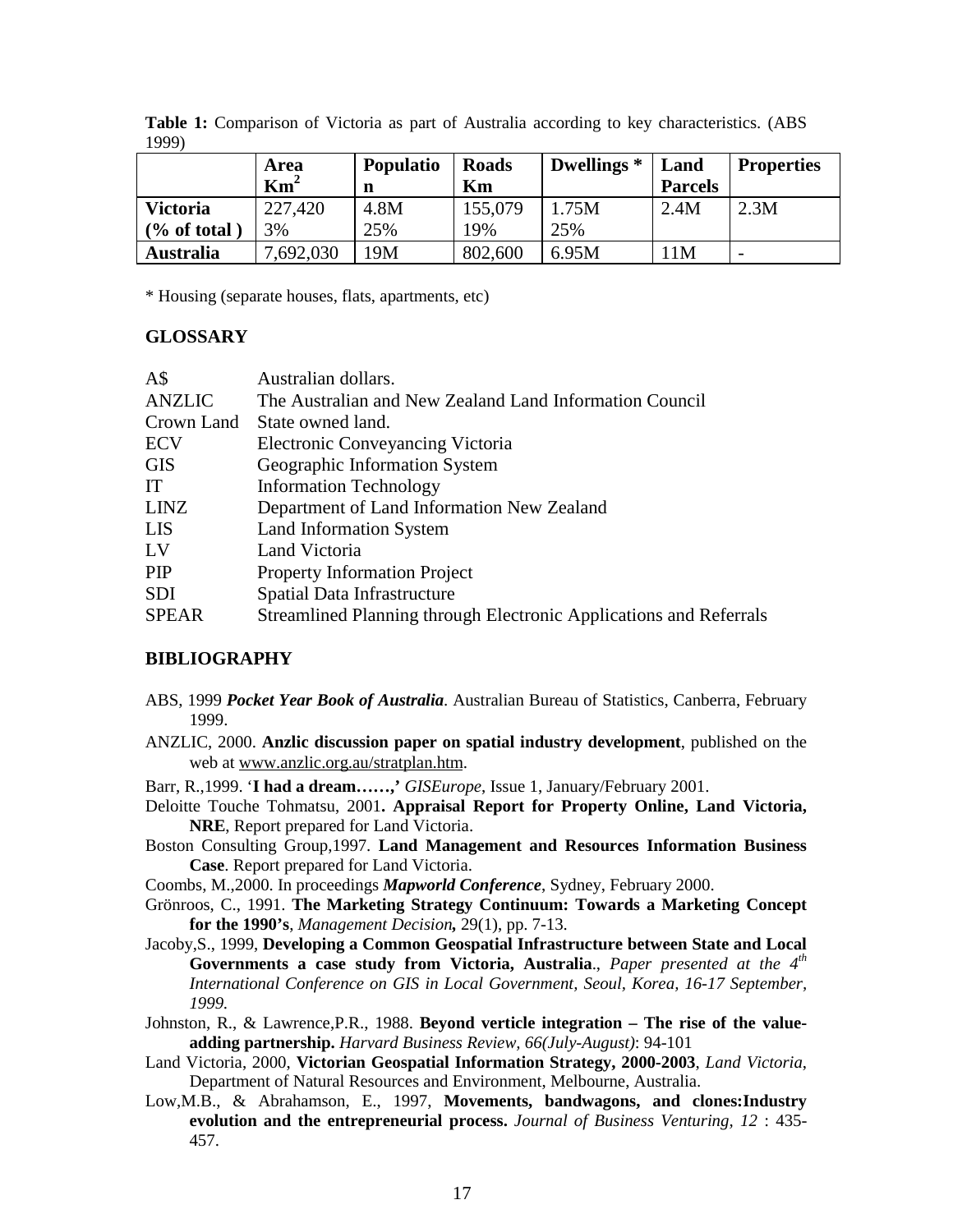- Miles,R., & Snow, J.M., 1984, **Fit, Failure and the Hall of Fame.** *California Management Review, 26(Spring)* : 10-28.
- Mooney, D. & Grant, D., 1997, **The Australian National Spatial Data Infrastructure**. In Framework for the World, ed Rhind.D. Pearson Professional Ltd, Cambridge. 187-201.
- Newnham, L., Parker, J., and Spall, A., 2000**. Managing The Relationship Between Local Government And State Government – The Victorian Experience.** *Paper presented at the Conference Quo Vadis Surveying of the 21st Century as part of the FIG Working Week in Prague, May 2000*.
- O'Keeffe, E, 1999, **Local Government Consultation Strategy. Applying the Relationship Management Concept to Stakeholder Groups**., *Paper presented at 'From Policy to Implementation – making the Big Idea Happen;, Conference of the Institute of Public Administration Australia, Victorian Division, 28 July ,1999.*
- Ohmae,K., 1989. **The global logic of strategic alliances.** *Harvard Business Review, 67(March-April)*: 143-54.
- Payne, A., Christopher,M.,Clark,M., & Peck, H., 1993, **Relationship marketing and the relationship management chain.** *Australian Marketing Journal of Business Research, Vol 2, No.1: 81-91*
- Ting, L. and Williamson, I., 1998**, Land Administration, Information Technology and Society.** In *Proceedings of SIRC '98: Toward the Next Decade of Spatial Information Research*, (Dunedin, New Zealand: University of Otago), pp. 329-341.
- Ting, L. and Williamson, I.P. 1999. **Cadastral Trends: A Synthesis.** *The Australian Surveyor*, **4**(1) 46-54.
- Ting, L. and Williamson, I.P. 2001. **Land Administration and Cadastral Trends: The Impact of the Changing Humankind-Land Relationship and Major Global Drivers.**, *Survey Review* (In Press), 23 p.
- Thorelli, H.B., 1986, **Networks: between markets and hierachies.**. *Strategic Management Journal, 7*: 37-51.
- Webster, F.E., 1988, **The rediscovery of the marketing concept.** *Business Horizons, 31 (May-June)*: 29-39.
- Webster, F.E., 1992, **The changing role of marketing in the corporation.** *Journal of Marketing, 56 (Oct. 92)*: 1-17.
- Westley F, Vrendenburg, H., 1997, **Interorganizational collaboration and the preservation of global biodiversity.** *Organisation Science, 31 (July-August)*: 381-403.
- Williamson, I.P. and Ting, L. 2001. **Land administration and cadastral trends a framework for re-engineering**. *Computers, Environment and Urban Systems* (In Press), 25p.
- Williamson, I. P., Chan, T. O., and Effenberg, W. W. ,1998. '**Development of spatial data infrastructures - lessons learned from the Australian digital cadastral databases**.' *Geomatica*, **52**(2), 177-187.

#### **CONTACT**

M/s Leonie Newnham, MBA, DipEd, BA

Land Victoria, Department of Natural Resources & Environment

Level 11, 8 Nicholson Street, East Melbourne, Australia

Tel.  $+ 61$  3 9637 8259

 $Fax + 61 3 9637 8148$ 

Email leonie.newnham@nre.vic.gov.au